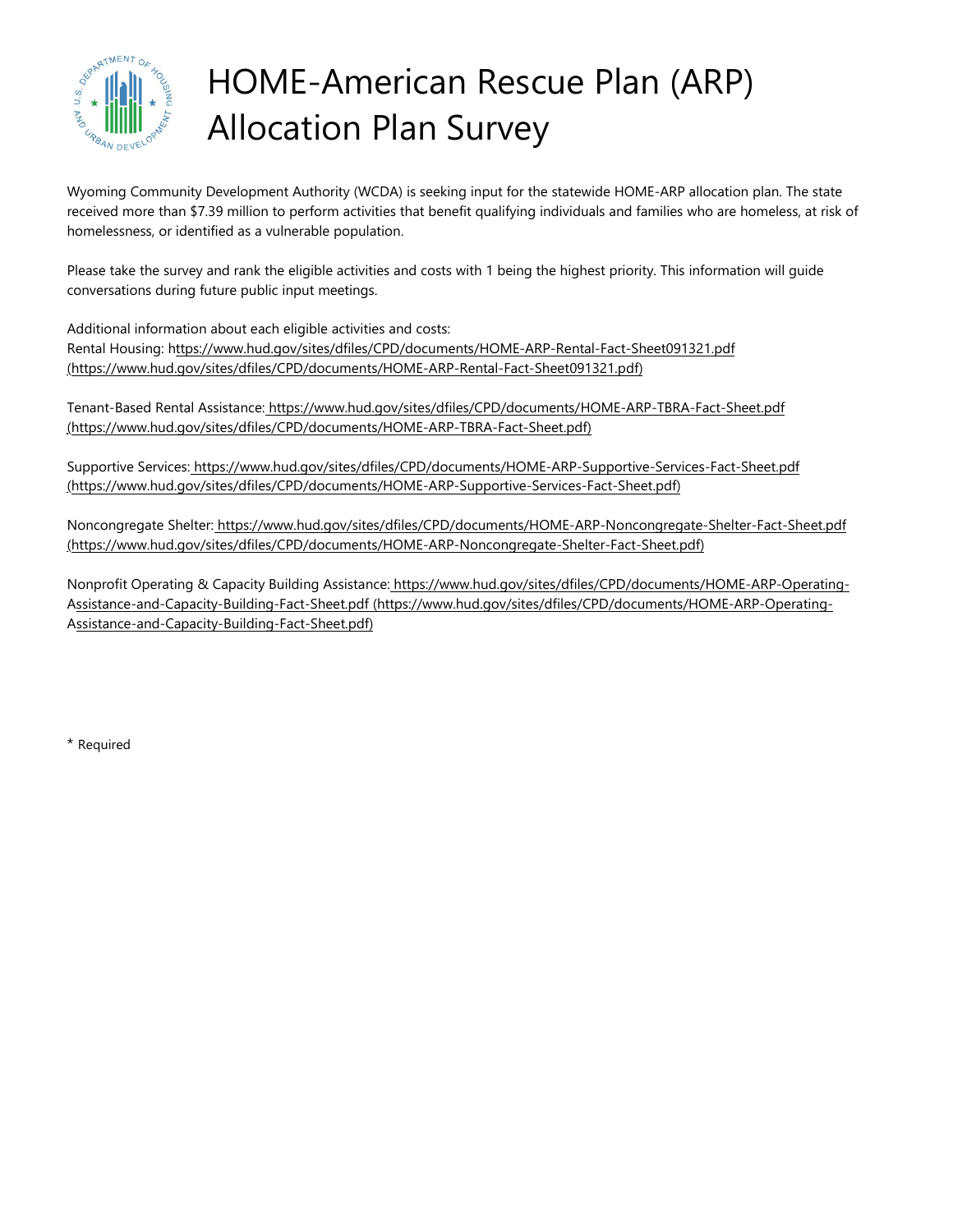## 1. RENTAL HOUSING - Rank Eligible Activities

\*

Funds can be used to acquire, construct and rehabilitate rental housing. Rental housing may include single family or multifamily housing, transitional or permanent housing, group homes, single room occupancy (SRO) units, and manufactured housing.

HOME-ARP funds may pay for up to 100 percent of the following eligible costs associated with HOME-ARP rental units:

Development hard costs include the actual cost of constructing and rehabilitating housing to meet applicable property standards. Eligible development costs also include site improvements, utility connections and costs to construct or rehabilitate laundry and community facilities located within the same building as the HOME-ARP housing

Refinancing of existing debt secured by a HOME-ARP rental project rehabilitated with HOME-ARP funds

Acquisition costs of improved or unimproved real property

Related soft costs including reasonable and necessary costs incurred by the PJ or project owner associated with the financing, development, acquisition, or rehabilitation of HOME-APR rental housing

Relocation costs as defined in 24 CFR 92.206(f), 24 CFR 92.353

Certain costs related to the payment of construction, bridge, or guaranteed loans, if HOME-ARP is part of original financing

Operating cost assistance, through a capitalized operating reserve or ongoing operating cost payments, for HOME-ARP units restricted for occupancy by qualifying households

## 2. TENANT-BASED RENTAL ASSISTANCE (TBRA)- Rank Eligible Activities

Funds may assist a qualifying household by providing payments towards housing and housing-related costs, such as rent, security deposits, utility deposits, and utility costs. Because HOME-ARP TBRA is attached to the qualifying household and not a particular rental unit, the household may choose to move to another unit with continued assistance as long as the new unit meets the applicable property standards. \*

Rental assistance

Security deposit

Utility deposits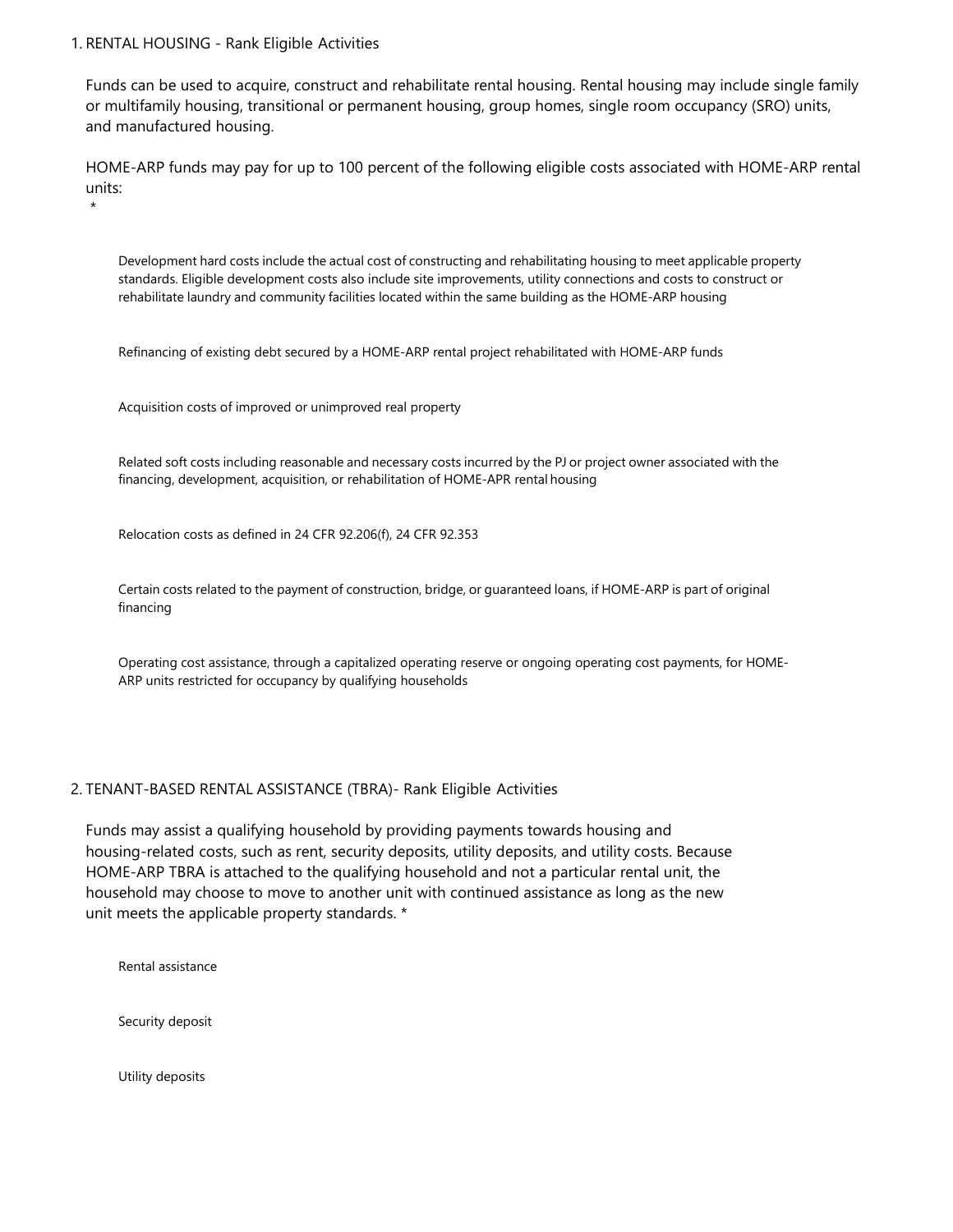### 3. SUPPORTIVE SERVICES (McKinney Vento & Homelessness Prevention Services) -Rank Eligible Activities

Supportive services may be provided to individuals and families who are not already receiving the services outlined through another program.

McKinney-Vento Supportive Services: McKinney-Vento Supportive Services under HOMEARP are adapted from the services listed in section 401(29) of the McKinney-Vento Homeless Assistance Act ("McKinney-Vento Supportive Services") (42 U.S.C. 11360(29)). \*

Costs of child care

Costs of improving knowledge and basic educational skills

Costs of establishing and/or operating employment assistance and job training programs

Costs of providing meals or groceries

Costs of assisting eligible program participants to locate, obtain and retain housing

Costs of certain legal services

Costs of teaching critical life management skills

Financial assistance costs, including: Rental application fees; Security deposits; Utility deposits; and Payment of rental arrears

Costs of transportation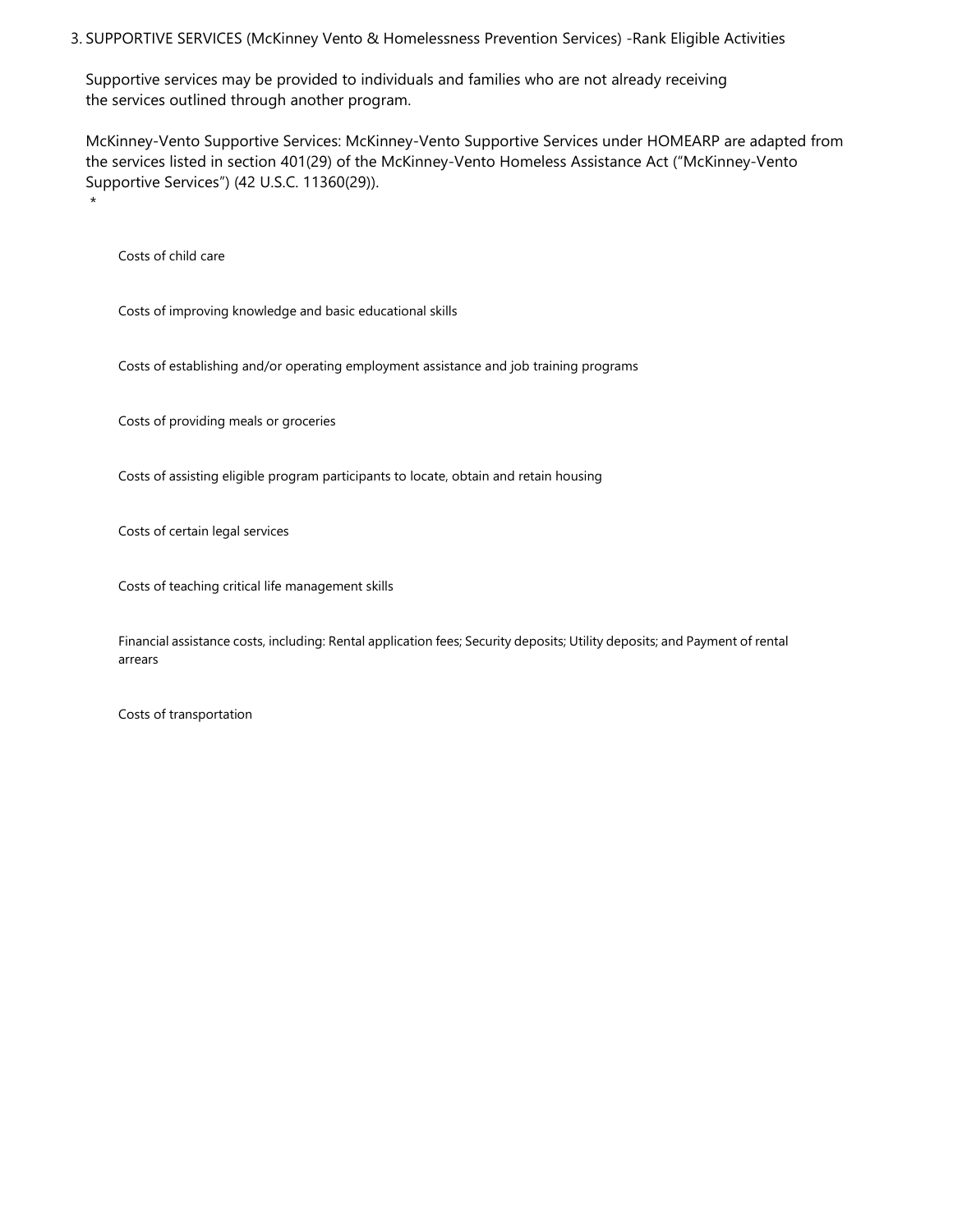# 4. SUPPORTIVE SERVICES (Housing Counseling) -Rank Eligible Activities

Supportive services may be provided to individuals and families who are not already receiving the services through another program.

Housing Counseling Services: Housing counseling services under HOME-ARP are those consistent with the definition of housing counseling and housing counseling services defined at 24 CFR 5.100 and 5.111, respectively, except that homeowner assistance and related services are not eligible HOME-ARP activities.

Staff salaries and overhead costs; workplan development; marketing and outreach; intake; and affordability analysis.

Costs for the provision of services to existing homeowners related to homeownership and mortgages to existing homeowners are not eligible under HOME-ARP.

If a program participant is a candidate for homeownership, costs associated with prepurchase homebuying counseling, education and outreach are eligible under HOME-ARP.

#### 5. NON-CONGREGATE SHELTER - Rank Eligible Activities

\*

Funds may be used to acquire and develop non-congregate shelter for individuals and families that meet one of the Qualifying Populations. Provides private units or rooms as temporary shelter to individuals and families and do not require occupants to sign a lease or occupancy agreement. This activity may include the construction of new structures or the acquisition and/or rehabilitation of existing structures (such as motels, nursing homes, or other facilities).

NOTE: Funds may not be used to pay ongoing operating costs or housing conversion costs. \*

Acquisition Costs: Costs to acquire improved or unimproved real property

Demolition Costs: Costs to demolish existing structures

Development Hard Costs: Costs to rehabilitate or construct HOME-ARP NCS units to meet the HOME-ARP minimum habitability standards. Costs to make improvements to the project site, including installation of utilities or utility connections, laundry facilities, community facilities, on-site management, or supportive service offices.

Related Soft Costs: Reasonable and necessary costs associated with financing, acquisition, and development.

Replacement Reserve: Costs to capitalize a replacement reserve to cover reasonable and necessary costs of replacing major systems and their components.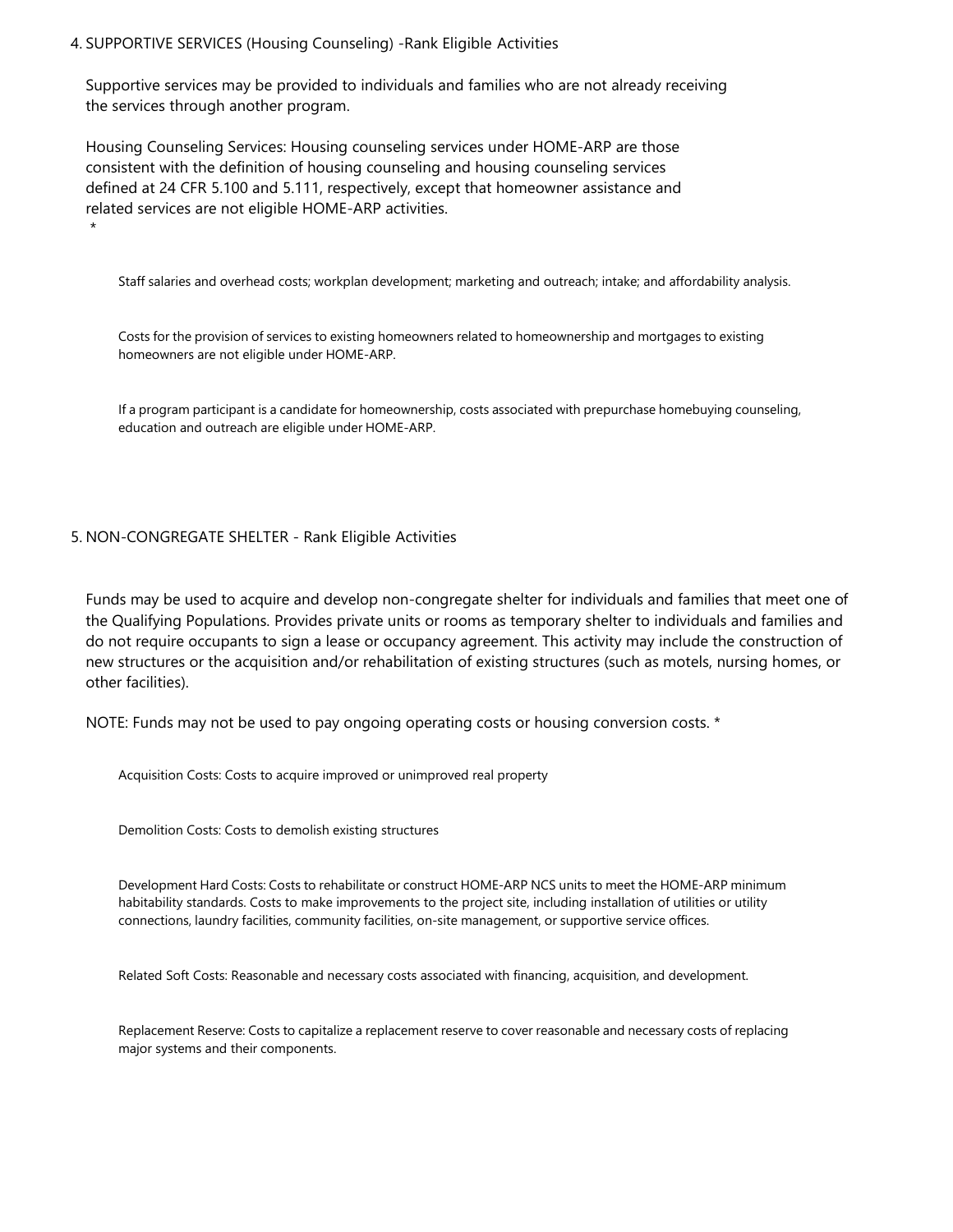# 6. NONPROFIT OPERATING & CAPACITY BUILDING ASSISTANCE -Rank Eligible Activities

Funds may be used to provide operating expense assistance to CHDOs and other nonprofit organizations. Operating expense assistance is defined as reasonable and necessary costs of operating the nonprofit organization. \*

Operating Expense Assistance: HOME-ARP funds may be used to provide operating expense assistance to CHDOs and other nonprofit organizations. Operating expense assistance is defined as reasonable and necessary costs of operating the nonprofit organization.

Capacity Building Assistance: HOME-ARP funds may be used to provide capacity building assistance to CHDOs and other nonprofit organizations. Capacity building expenses are defined as reasonable and necessary general operating costs that will result in expansion or improvement of an organization's ability to successfully carry out for eligible HOME-ARP activities.

## 7. Prioritize the eligible activities that you think will have the most impact.

Rental

TBRA

Supportive Services

Non-congregate Shelter

Nonprofit Operating & Capacity Building Assistance

#### 8. What do you feel is the greatest need for the people you serve? \*